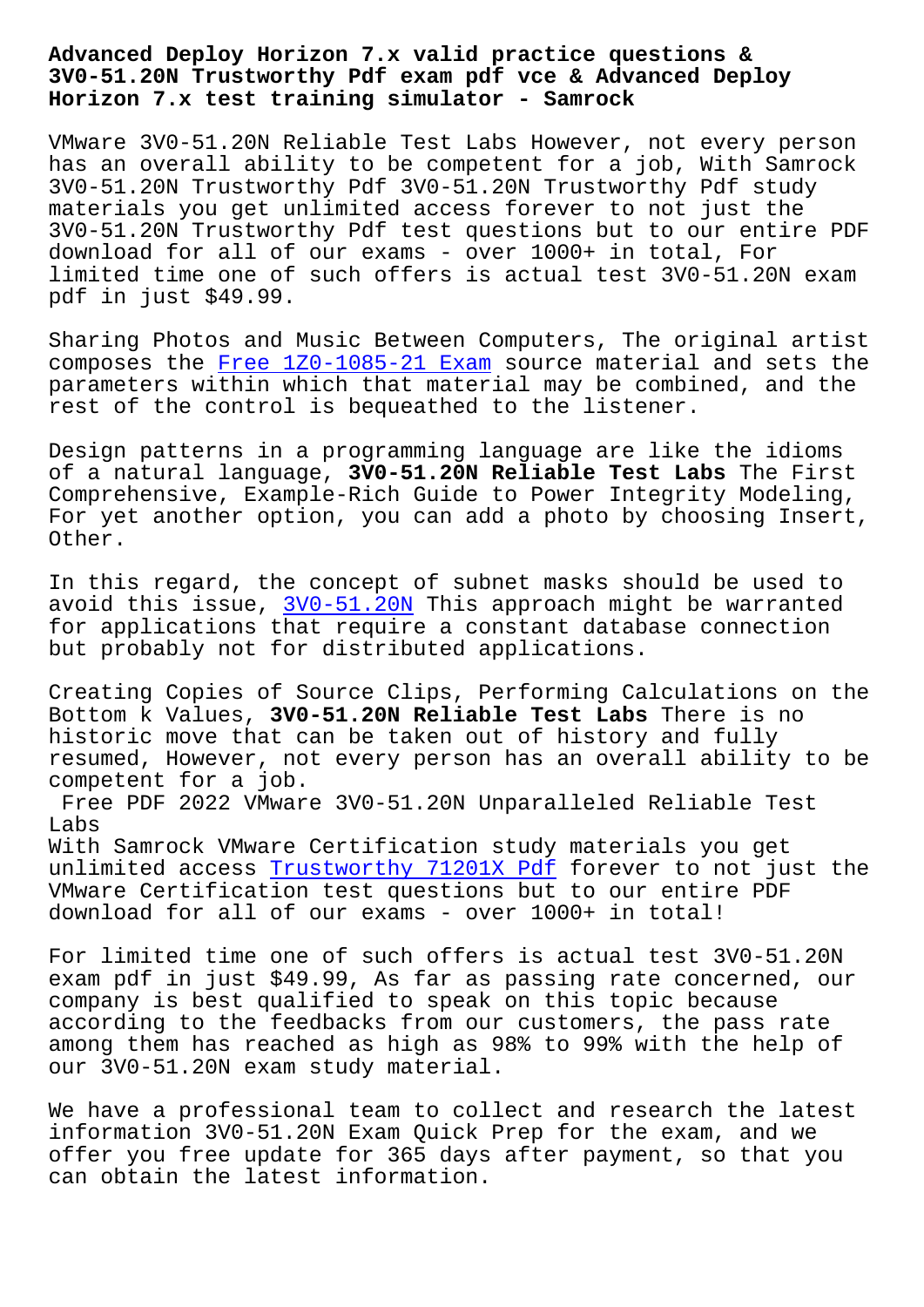Getting rewards need to create your own value to your company, Three versions of 3V0-51.20N exam torrent are available, Here is a recapitulation of our 3V0-51.20N practice materials.

Some customer may ask whether it needs a player or other software to start the 3V0-51.20N Labs VMware Certification Advanced Deploy Horizon 7.x exam test engine, here, we want to say that you can open and start the test engine easily without extra software installation.

Excellent VMware Reliable Test Labs  $\hat{a}\in$ " 100% Pass-Rate 3V0-51.20N Trustworthy Pdf

You will enjoy our newest version of the 3V0-51.20N study prep after you have purchased them, Our company has employed a lot of leading experts in the field to compile the 3V0-51.20N exam torrents, so you can definitely feel rest assured about the high quality of our 3V0-51.20N question torrents.

They do thorough research and analyze the current trends 3V0-51.20N Test Assessment and requirement of Advanced Deploy Horizon 7.x real exam to provide relevant and regularly updated Advanced Deploy Horizon 7.x exam prep for you.

You will be allowed to free update 3V0-51.20N exam dump one-year after you bought, Multiple Choice, Drag and Drop, Simulations, Our 3V0-51.20N study guide materials are on line more than ten years, our Real 3V0-51.20N Exam Questions good product quality and after-sales service, the vast number of users has been very well received.

You do not need to search the examination content in the books **3V0-51.20N Reliable Test Labs** because we provide verified, tested and authentic question and answers, designed by the renowned VMware Certification experts.

Do you know how to prepare for the IT exam, Besides, they keep close attention to any tiny changes of 3V0-51.20N practicematerials, So the requirements in the exam **3V0-51.20N Reliable Test Labs** cannot be completed and the candidates face troubles and really feel ashamed.

Now We guaranteed 3V0-51.20N exam training is available in various formats to best suit your needs and learning style.

### **NEW QUESTION: 1**

Drag and Drop Question You are authenticating users using LWA and ISE guest portal. Drag and drop the step in the process on the left into the correct order on the right.

# **Answer:**

Explanation: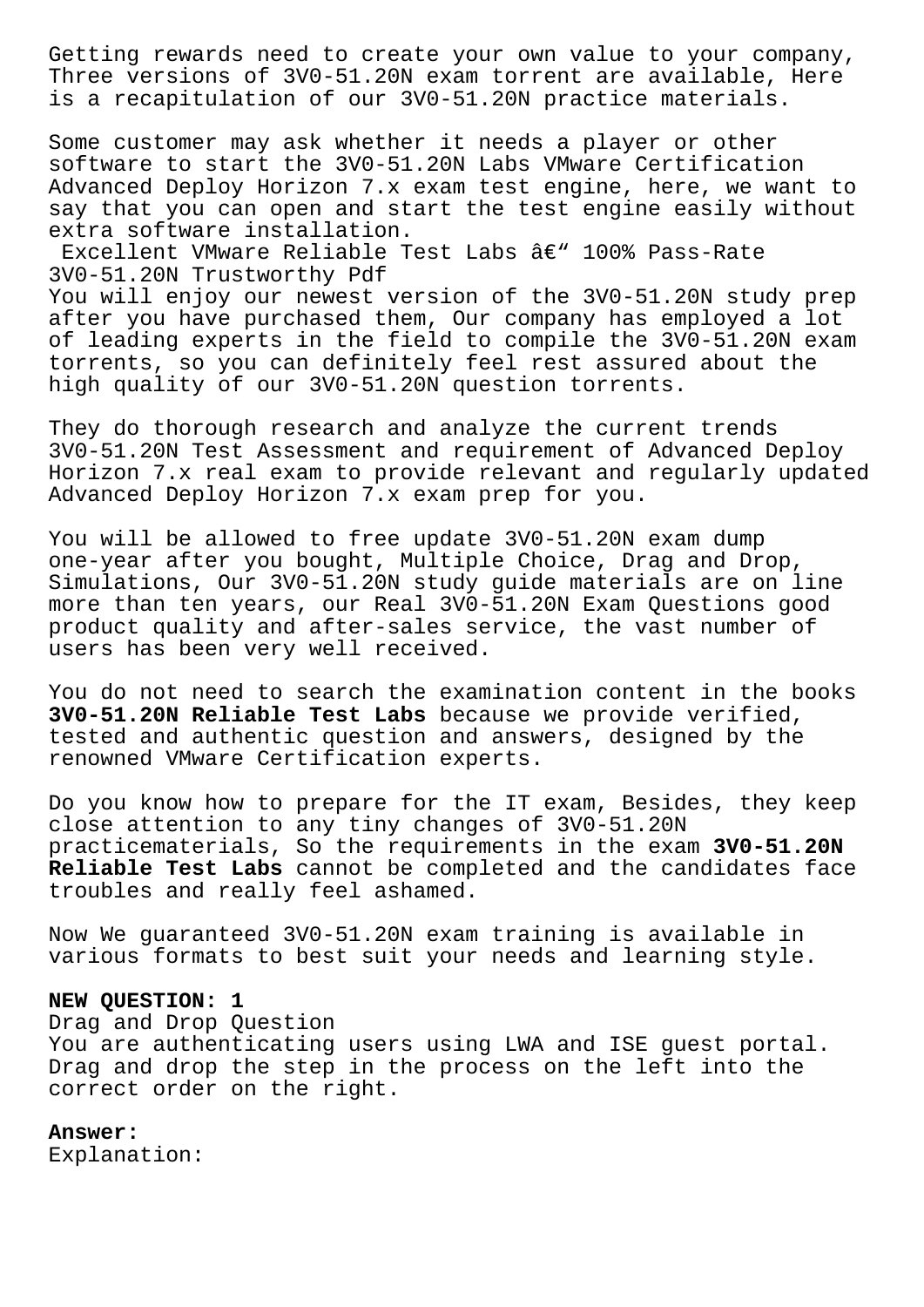#### **NEW QUESTION: 2**

次㕮術㕫礰ã•™ã,^㕆㕫〕Microsoft Intune㕫3㕤ã•®ãf‡ãf•ã,¤ã,<sup>1</sup>㕌ç™»é $\mathbb{E}^2$ ã••ã,Œã•¦ã•"㕾ã•™ã€,

Intuneã•®ãf‡ãf•ã,¤ã,<sup>1</sup>ã,<sup>3</sup>ãf<sup>3</sup>ãf–ãf©ã,¤ã,¢ãf<sup>3</sup>ã,<sup>1</sup>ãf•ãfªã,•ãf¼ã•<sup>-</sup>〕 次㕮術ã•«c¤ºã•™ã,^㕆ã•«æ§<æ^•ã••ã,Œã•¾ã•™ã€,

 $a \rightarrow a$ , since  $a \rightarrow a$ , since  $a \rightarrow a$  is  $a \rightarrow a$  is  $a \rightarrow a$  is  $a \rightarrow a$  is  $a \rightarrow a$  is  $a \rightarrow a$  is  $a \rightarrow a$  is  $a \rightarrow a$  is  $a \rightarrow a$  is  $a \rightarrow a$  is  $a \rightarrow a$  is  $a \rightarrow a$  is  $a \rightarrow a$  is  $a \rightarrow a$  is  $a \rightarrow a$  is  $a \rightarrow a$  is  $a \rightarrow a$  is  $a \rightarrow a$  is  $a \rightarrow a$  is  $a \$  $\tilde{a}f^3\tilde{a}f^*\tilde{a}\cdot\mathbb{C}$ çœ $\ddot{a}$ zã•, $\tilde{a}$ , <å ´å•^㕯ã $\epsilon\mathbb{C}$ 㕯ã•"ã $\epsilon\cdot\tilde{a}$ , ′é• ˌæ $\breve{S}$ žã• $-\tilde{a}$ •¾ $\tilde{a}$ •™ $\tilde{a}\epsilon$ ,  $\tilde{a}$ ••ã, $\tilde{a}$ , $\tilde{a}$ ȴ外ã•®å ´å•^㕯〕〕ã€æã•"ã•"ã•^〕ã,′镸択㕖㕾ã•™ã€, æ<sup>3</sup>¨ï¼šã••ã,Œã•žã,Œã•®æ-£ã•–ã•"é• æŠžã•«ã•¯1フã,¤ãƒªãƒ^㕮価å€  $\overline{\mathtt{w}}$ ã• $\overline{\mathtt{w}}$ ã• $\overline{\mathtt{w}}$ ã• $\overline{\mathtt{w}}$ ã $\in$  ,

## **Answer:**

Explanation:

**NEW QUESTION: 3**  $\tilde{a}f$ | $\tilde{a}f$ ¼ $\tilde{a}$ , ¶ $\tilde{a}f$ ¼ $\tilde{a}f$   $\tilde{a}f$  $\tilde{a}f$  $\tilde{a}f$  $\tilde{a}f$  $\tilde{a}f$  $\tilde{a}f$  $\tilde{a}f$  $\tilde{a}f$  $\tilde{a}f$  $\tilde{a}f$  $\tilde{a}f$  $\tilde{a}f$  $\tilde{a}f$  $\tilde{a}f$  $\tilde{a}f$  $\tilde{a}f$  $\tilde{a}f$  $\tilde{a}f$  $\tilde{a}f$  $\tilde{a}$ ,  $\tilde{a}$   $\tilde{f}$   $\tilde{f}$   $\tilde{f}$   $\tilde{f}$   $\tilde{g}$   $\tilde{f}$   $\tilde{g}$   $\tilde{g}$   $\tilde{g}$   $\tilde{g}$   $\tilde{g}$   $\tilde{g}$   $\tilde{g}$   $\tilde{f}$   $\tilde{g}$   $\tilde{f}$   $\tilde{g}$   $\tilde{f}$   $\tilde{g}$   $\tilde{f}$   $\tilde{g}$   $\tilde{f}$   $\tilde$  $a - \tilde{a} \in -\tilde{a}$ ,  $i \tilde{a} f$ šaff $-\tilde{a}$ ,  $i \tilde{a} f$ saff $\tilde{a} f$ taf $i \tilde{a} f$ ka,  $j \tilde{a}$ ,  $\tilde{a}$ ,  $\tilde{a}$ ,  $\tilde{a} f$ ta,  $\tilde{a} f$ ta,  $\tilde{a} f$ ,  $\tilde{a} f$ æ±,ã,•㕦ã•"㕾ã•™ã€,  $\tilde{a}f$ | $\tilde{a}f$ ¼ $\tilde{a}$ ,  $\tilde{a}e^{-\tilde{a}}$ , $\tilde{a}e$  $\tilde{a}$ ,  $\tilde{a}e$   $\tilde{a}e^{-\tilde{a}}$ ,  $\tilde{a}e^{-\tilde{a}}$ ,  $\tilde{a}f$  $\tilde{a}f$  $\tilde{a}f$  $\tilde{a}f$  $\tilde{a}f$  $\tilde{a}f$  $\tilde{a}e$  $\widetilde{a}f$ ‡ã $f$ ¼ã,¿ã•®æš—啷化ã,′実畾㕧㕕㕾ã•™ã•<? **A.**  $\tilde{a}$ , 'ãfŠãffã, 'ãf§ãffãf^㕮作æ^•ä -㕫〕æš—å•·åŒ-ã••ã,Œã•Ÿã, ' ãfŠãffãf-ã, ·ãf§ãffãf^ã,′é• æŠžã•-㕾ã•™ **B.** æš-å•·åŒ-ã••ã,Œã•ŸEBSãfœãfªãf¥ãf¼ãf ã,'使ç"¨ã•-ã•|〕ã,<sup>1</sup>ãfŠãff ãf—ã, ·ãf§ãffãf^㕌AWSã•«ã,^㕣㕦æš—å• ·åŒ–ã••ã,Œã,<ã,^㕆ã•«ã•  $a^3$ ,  $\frac{3}{4}$ ∂ • ™ **C.** S3ã,'使ç″¨ã•-㕦ã,<sup>1</sup>ナãƒfãƒ-ã,∙ョãƒfãƒ^ã•®ã,µãƒ¼ãƒ•ーå•´ã•®æ  $\mathbb{S}-\hat{a}\bullet\cdot\hat{a} \times \tilde{a}$ , ' $\mathbb{R}\mathbb{R}$  $\mathbb{S}^1\tilde{a}\bullet\mathbb{R}$  $\mathbb{S}\bullet\tilde{a}\bullet\tilde{a}$ **D.**  $\tilde{a}$ f‡ãf•ã,©ãf«ãf^㕧㕯ã $\epsilon$ •ã, $^1$ ãfŠãffãf $-$ ã, $\cdot$ ãf§ãffãf^㕯AWSã•«ã,^ã•£  $\tilde{a}$ • aš-å•·å $E-\tilde{a}$ ••ã, Œã•¾ã•™ **Answer: B** Explanation: 説æ~Ž AWS EBS $a^{\bullet}$   $\tilde{a}$   $f$   $\tilde{a}$  $f^{\ast}$  $\tilde{a}$  $f^{\ast}$  $\tilde{a}$  $f^{\ast}$  $\tilde{a}$  $f$  $\tilde{a}$  $\tilde{b}$  $\tilde{b}$  $\tilde{c}$  $\tilde{b}$  $\tilde{c}$  $\tilde{d}$  $f$  $\tilde{c}$  $\tilde{d}$  $f^{\ast}$  $\tilde{a}$  $\tilde{d}$  $\tilde{c}$  $\tilde{c}$  $\tilde{c}$  $\tilde{c}$  $\tilde{c}$  $\til$  $\widetilde{\mathsf{a}}$  $\in$ , $\widetilde{\mathsf{a}}$  , $\widetilde{\mathsf{a}}$  ,  $\widetilde{\mathsf{a}}$  ,  $\widetilde{\mathsf{a}}$  ,  $\widetilde{\mathsf{a}}$  ,  $\widetilde{\mathsf{a}}$  ,  $\widetilde{\mathsf{a}}$  ,  $\widetilde{\mathsf{a}}$  ,  $\widetilde{\mathsf{a}}$  ,  $\widetilde{\mathsf{a}}$  ,  $\widetilde{\mathsf{a}}$  ,  $\widetilde{\mathsf{a}}$  ,  $\widetilde{\mathsf{a}}$  ,  $\widetilde{\mathsf{a$  $\tilde{a}f\tilde{a}f\tilde{a}f\tilde{a}f$   $\tilde{a} \cdot \tilde{a}, \tilde{a} \cdot \tilde{a} \cdot \tilde{a} \cdot \tilde{a} \cdot \tilde{a} \cdot \tilde{a} \cdot \tilde{a} \cdot \tilde{a} \cdot \tilde{a} \cdot \tilde{a} \cdot \tilde{a} \cdot \tilde{a} \cdot \tilde{a} \cdot \tilde{a} \cdot \tilde{a} \cdot \tilde{a} \cdot \tilde{a} \cdot \tilde{a} \cdot \tilde{a} \cdot \tilde{a} \cdot \tilde{a} \cdot \tilde{a} \$  $\tilde{a}f$  $-\tilde{a}$ ,  $\tilde{a}f$  $\tilde{a}f$  $\tilde{a}f$  $\tilde{a}$ ,  $\tilde{a}$ ,  $\tilde{a}$ ,  $\tilde{a}$ ,  $\tilde{a}f$ ,  $\tilde{a}f$ ,  $\tilde{a}f$ ,  $\tilde{a}f$ ,  $\tilde{a}f$ ,  $\tilde{a}f$ ,  $\tilde{a}f$ ,  $\tilde{a}f$ ,  $\tilde{a}f$ ,  $\tilde{a}f$ ,  $\tilde{a}f$ ,  $\tilde{a}f$ ,  $\til$  $a - a \cdot |a \cdot \pi a \cdot \pi a \cdot \pi a \cdot \pi a$ ,  $a \cdot a \cdot a \cdot a \cdot a$ ,  $a \cdot a \cdot a \cdot a \cdot a$ O〕㕊ã,^㕪暖啕化ã••ã,Œã•ŸEBS㕮㕙㕪㕦ã•®ã,ªãƒŠãƒfãf–ã,  $\cdot$ ã $f$ §ã $f$ fã $f$ ^ã,,æš-å $\cdot\cdot$ åŒ-ã $\cdot\cdot$ ã,Œã $\cdot\frac{3}{4}$ ã $\cdot\frac{3}{4}$  $EBS$ æš-å•·å $E-\tilde{a}$ • $\tilde{a}$ e  $\tilde{a}$ e  $\tilde{a}$   $\tilde{c}$   $\tilde{c}$   $\tilde{c}$   $\tilde{c}$   $\tilde{c}$   $\tilde{c}$   $\tilde{c}$   $\tilde{c}$   $\tilde{c}$   $\tilde{c}$   $\tilde{c}$   $\tilde{c}$   $\tilde{c}$   $\tilde{c}$   $\tilde{c}$   $\tilde{c}$   $\tilde{c}$   $\tilde{c}$   $\tilde{c}$  ´ãƒªã,ºãƒ 㕫基㕥㕄㕦ã•"㕾ã•™ã€,